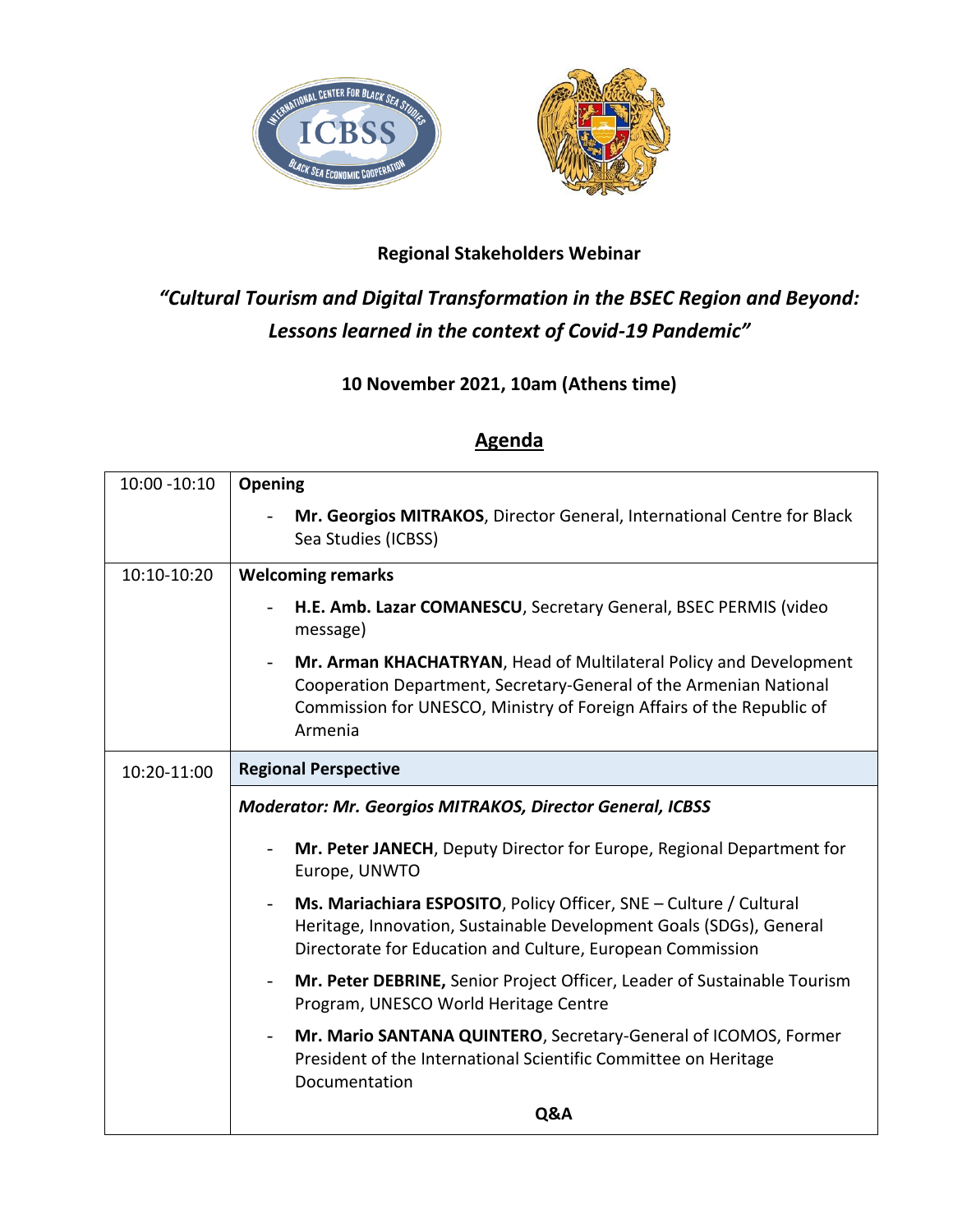



| 11:00-12:00     | Session I. Cultural Tourism in the Age of Digitalization                                                                                                                                                             |
|-----------------|----------------------------------------------------------------------------------------------------------------------------------------------------------------------------------------------------------------------|
|                 | Moderator: Ms. Sandra VUJINOVIC, Executive Manager, BSEC PERMIS                                                                                                                                                      |
|                 | Mr. Stefano DOMINIONI, Executive Secretary, Enlarged Partial Agreement<br>on Cultural Routes - Directorate of Democratic Participation (DGII), Council<br>of Europe, Director, European Institute of Cultural Routes |
|                 | Mr. Stavros KALOGNOMOS, Executive Secretary, CPMR Balkan and Black<br>Sea Commission                                                                                                                                 |
|                 | Ms. Sona BALOYAN, Expert, International Relations Department,<br>Matenadaran - Research Institute of Ancient Manuscripts of Armenia                                                                                  |
|                 | Ms. Irmak WÖBER, Digital Platforms Supervisor, Suna and Inan Kıraç<br>$\overline{\phantom{a}}$<br>Foundation, Pera Museum & Istanbul Research Institute                                                              |
|                 | Ms. Steliana COJOCARIU, Phd., Counselor for International Relations and<br>European Affairs, Ministry of Economy, Entrepreneurship and Tourism of<br>Romania                                                         |
|                 | Q&A                                                                                                                                                                                                                  |
|                 |                                                                                                                                                                                                                      |
| $12:00 - 12:10$ | <b>Comfort Break</b>                                                                                                                                                                                                 |
| $12:10 - 13:00$ | Session II. Cultural Tourism: Best Practices, Challenges and Opportunities from<br>the Black Sea region                                                                                                              |
|                 | Moderator: Ms. Georgia CHANTZI, Research & Policy Development Manager,<br><b>ICBSS</b>                                                                                                                               |
|                 | Ms. Nina KEKELIDZE, Head of Educational Tourism Committee, Georgian<br><b>Tourism Association (GTA)</b>                                                                                                              |
|                 | Ms. Olha RABIICHUK, Head, Project Management Dept., State Agency for<br>Tourism Development of Ukraine                                                                                                               |
|                 | Tourism Committee of the Ministry of Economy of the Republic of<br>Armenia                                                                                                                                           |
|                 | General Information by Ms. Ani AREVSHATYAN, Adviser, Marketing<br>Dept.                                                                                                                                              |